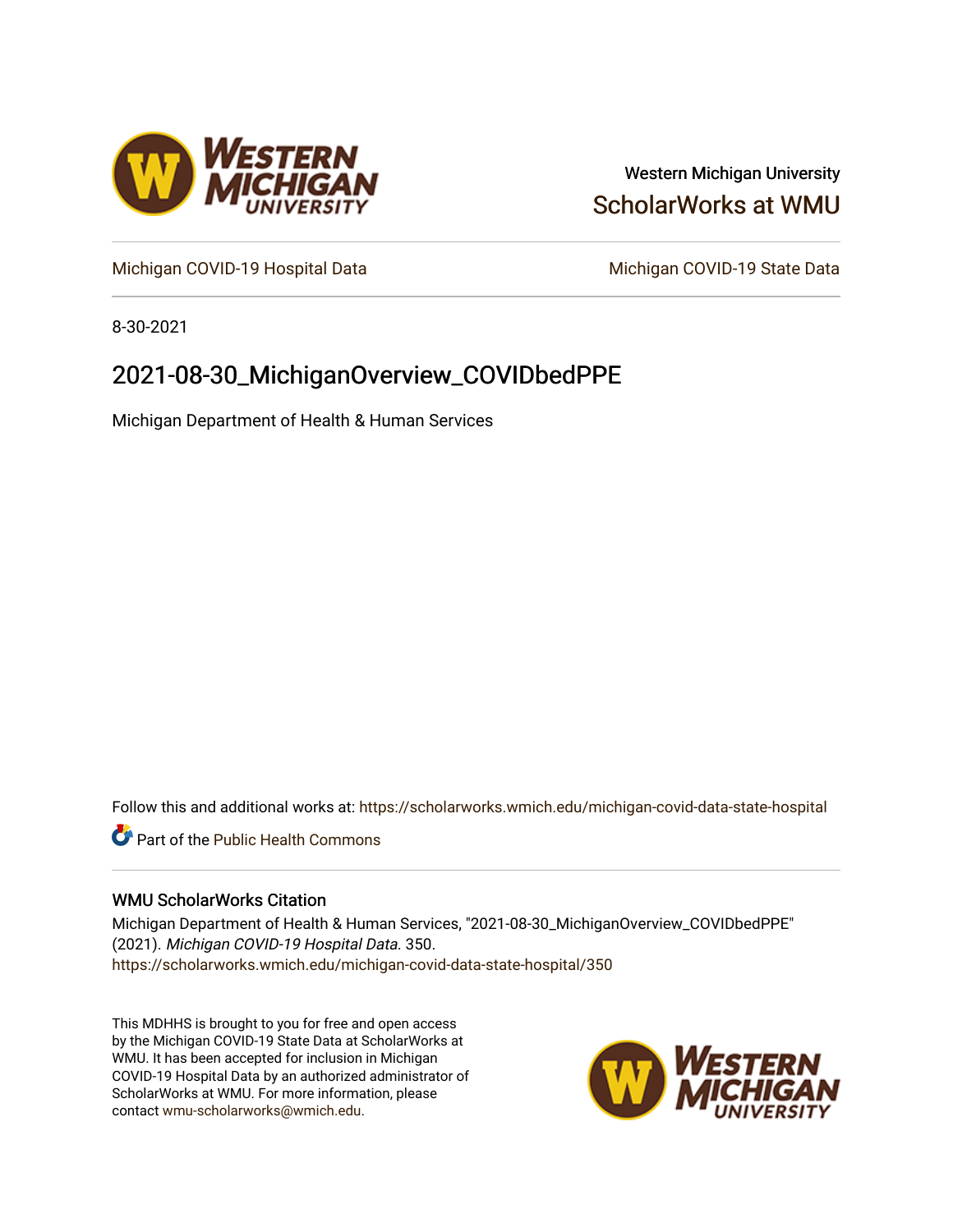# **Statewide Available PPE and Bed Tracking**

**Note:** Data on this page is updated Monday, Wednesday & Friday.

| <b>Region</b> | <b>All Hospital</b><br><b>Beds</b> | <b>All Adult</b><br><b>Hospital</b><br><b>Beds</b> | All Hospital<br>Inpatient<br><b>Beds</b> | All Hospital<br>Inpatient<br><b>Bed</b><br>$ $ Occupancy | <b>Adult</b><br><b>Hospital</b><br>Inpatient<br><b>Beds</b> | <b>Adult Hosp</b><br>Inpatient<br><b>Bed</b><br><b>Occupancy</b> | <b>ICU Beds</b> | <b>ICU Bed</b><br><b>Occupancy!</b> | <b>Adult ICU</b><br><b>Beds</b> | <b>Adult ICU</b><br><b>Bed</b><br>$ $ Occupancy $ $ |
|---------------|------------------------------------|----------------------------------------------------|------------------------------------------|----------------------------------------------------------|-------------------------------------------------------------|------------------------------------------------------------------|-----------------|-------------------------------------|---------------------------------|-----------------------------------------------------|
| Region 1      | 1825                               | 1668                                               | 1466                                     | 1227                                                     | 1364                                                        | 1152                                                             | 191             | 162                                 | 179                             | 159                                                 |
| Region 2N     | 6468                               | 6108                                               | 5746                                     | 4449                                                     | 5419                                                        | 4252                                                             | 590             | 425                                 | 574                             | 413                                                 |
| Region 2S     | 8045                               | 7166                                               | 7030                                     | 5689                                                     | 6175                                                        | 4942                                                             | 993             | 777                                 | 692                             | 559                                                 |
| Region 3      | 3132                               | 2980                                               | 2769                                     | 2167                                                     | 2628                                                        | 2047                                                             | 402             | 338                                 | 321                             | 279                                                 |
| Region 5      | 1680                               | 1663                                               | 1426                                     | 992                                                      | 1386                                                        | 974                                                              | 221             | 142                                 | 191                             | 138                                                 |
| Region 6      | 3195                               | 2781                                               | 2891                                     | 2276                                                     | 2517                                                        | 1987                                                             | 391             | 312                                 | 238                             | 187                                                 |
| Region 7      | 1044                               | 993                                                | 1023                                     | 581                                                      | 972                                                         | 569                                                              | 174             | 122                                 | 152                             | 114                                                 |
| Region 8      | 754                                | 736                                                | 542                                      | 289                                                      | 520                                                         | 278                                                              | 81              | 48                                  | 62                              | 39                                                  |
| <b>Totals</b> | 26143                              | 24095                                              | 22893                                    | 17670                                                    | 20981                                                       | 16201                                                            | 3043            | 2326                                | 2409                            | 1888                                                |

\*\*Data is preliminary and subject to change.

#### **COVID-19 Metrics 08/30/2021**

| <b>HCC Region</b>                                             | <b>Region 1</b> | <b>Region 2</b><br><b>North</b> | <b>Region 2</b><br><b>South</b> | <b>Region 3</b>         | <b>Region 5</b> | <b>Region 6</b> | <b>Region 7</b> | <b>Region 8</b> | <b>Total</b> |
|---------------------------------------------------------------|-----------------|---------------------------------|---------------------------------|-------------------------|-----------------|-----------------|-----------------|-----------------|--------------|
| <b>Total Hospitalized Adult</b><br><b>Suspected/Confirmed</b> | 126             | 306                             | 276                             | 163                     | 106             | 172             | 57              | 20              | 1226         |
| <b>Adult Confirmed-Positive</b><br><b>COVID</b>               | 118             | 269                             | 247                             | 159                     | 97              | 170             | 57              | 20              | 1137         |
| <b>Hospitalized Peds</b><br><b>Confirmed/Suspected</b>        | $\overline{2}$  | 5                               | $\overline{\phantom{a}}$        | $\overline{\mathbf{A}}$ | 1               | 6               | $\overline{0}$  | $\mathbf 0$     | 22           |
| <b>Hospitalized Ped</b><br><b>Confirmed-Positive</b>          | $\overline{2}$  | $\overline{2}$                  | $6\phantom{1}6$                 | 1                       | $\overline{0}$  | 5               | $\mathbf 0$     | $\overline{0}$  | 16           |
| <b>Hospitalized and Ventilated</b><br><b>COVID</b>            | 10              | 18                              | 51                              | 18                      | 12              | 30              | 6               | $\overline{2}$  | 147          |
| <b>Adult ICU Confirmed/Suspected</b><br><b>COVID</b>          | 29              | 67                              | 83                              | 44                      | 28              | 42              | 28              | 10              | 331          |
| <b>ICU Adult Confirmed-</b><br><b>Positive COVID</b>          | 29              | 62                              | 77                              | 43                      | 27              | 42              | 28              | 10              | 318          |
| <b>Prev Day COVID</b><br><b>Related ED Visits</b>             | 96              | 238                             | 342                             | 110                     | 113             | 131             | 68              | 66              | 1164         |

**Changes have recently been made to the clinical variables shared on the MDHHS website. These changes were made to align with the new reporting requirements from the federal government. To better accommodate all users of this data, MDHHS is expanding the data provided from the previous clinical variables section to the information described in the new clinical variables section. Data users should carefully consider which variables meet their current or ongoing needs for information.**

#### **Previous Clinical Variables:**

**# of ED Discharges -** The number of patients discharged home (or equivalent) from ED with suspected or confirmed COVID-19 in past 24 hours. INCLUDE hospital urgent care and ED drive through.

**# in Critical Care -** The CURRENT number of patients in critical care units with suspected or confirmed COVID-19. INCLUDE non-critical care areas being used for surge critical care. DO NOT INCLUDE ED boarding/overflow (patients currently admitted and awaiting bed).

**# on Ventilators -** The CURRENT number of patients receiving mechanical ventilation with suspected or confirmed COVID-19. DO NOT INCLUDE ED boarding/overflow (patients currently admitted and awaiting bed) and surge critical care areas.

**# of Inpatients -** The total number of positive tests for COVID-19 among admitted patients.

**New Clinical Variables:**

**Previous Day's COVID-19-related ED Visits** ( Enter the total number of ED visits who were seen on the previous calendar day who had a visit related to COVID-19 (meets suspected or confirmed definition or presents for COVID diagnostic testing - do not count patients who present for pre-procedure screening).)

**Total ICU adult suspected or confirmed positive COVID patients** (Patients currently hospitalized in an adult ICU bed who have suspected or laboratory-confirmed COVID-19.)

**Hospitalized ICU adult confirmed-positive COVID patients** (same as above, laboratory confirmed only)

https://www.michigan.gov/coronavirus/0,9753,7-406-98159-523641--,00.html 1/6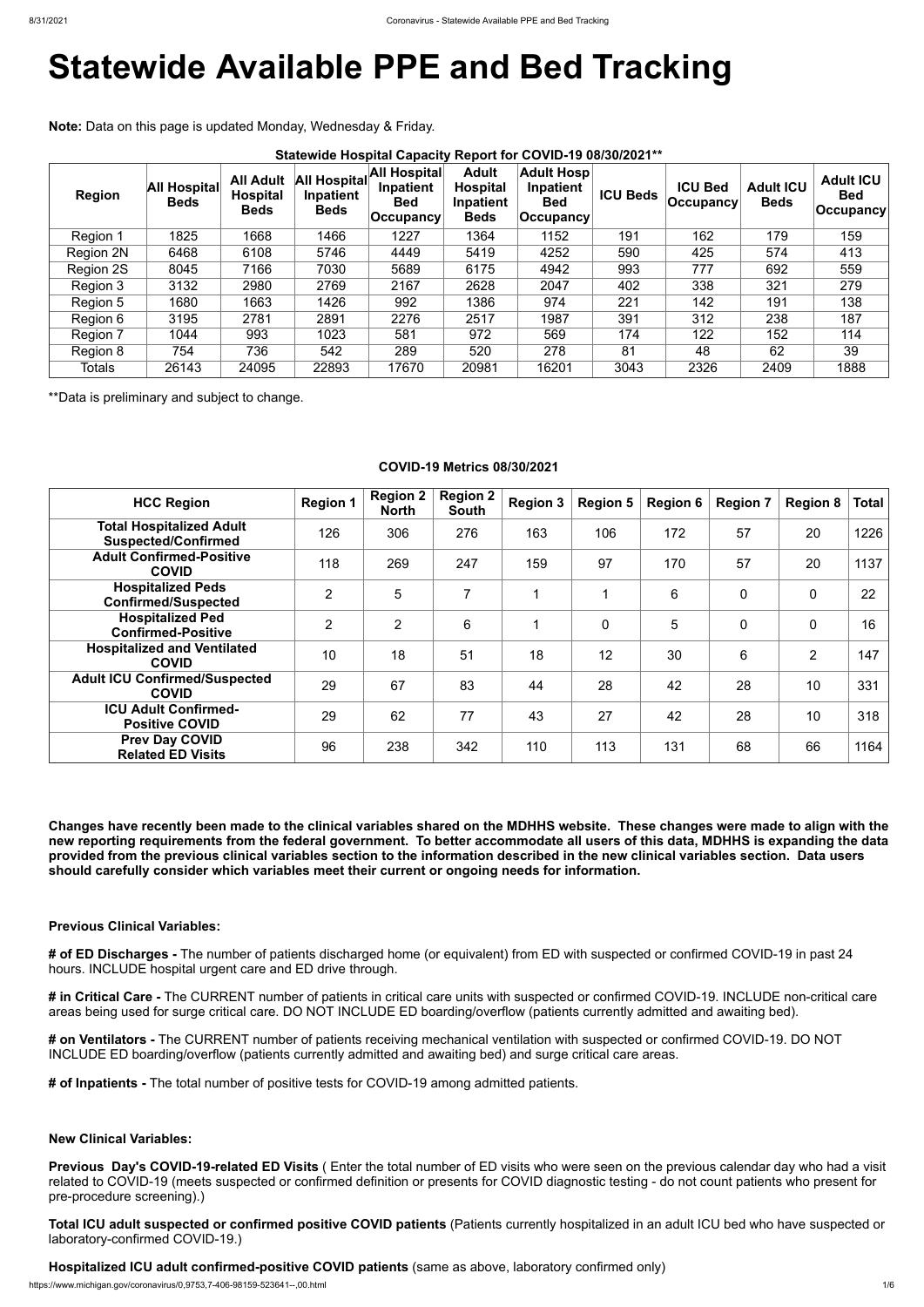**Hospitalized and ventilated COVID patients** (Patients currently hospitalized in an adult, pediatric or neonatal inpatient bed who have suspected or laboratory-confirmed COVID-19 and are on a mechanical ventilator (as defined in 7 above).)

**Total hospitalized adult suspected or confirmed positive COVID patients** (Patients currently hospitalized in an adult inpatient bed who have laboratory-confirmed or suspected COVID-19. Include those in observation beds.)

**Hospitalized adult confirmed-positive COVID patients** (same as above, laboratory confirmed only)

**Total hospitalized pediatric suspected or confirmed positive COVID patients** (Patients currently hospitalized in a pediatric inpatient bed, including NICU, newborn, and nursery, who are suspected or laboratory-confirmed-positive for COVID-19. Include those in observation beds.)

**Hospitalized pediatric confirmed-positive COVID patients** (Patients currently hospitalized in a pediatric inpatient bed, including NICU, newborn, and nursery, who have laboratory-confirmed COVID-19. Include those in observation beds.)

#### **Statewide Hospital Available PPE Tracking for COVID-19 08/25/2021\*\***

| <b>Region</b> | N95 Masks On Hand | <b>PAPRs and</b><br><b>Other</b><br><b>Respirators</b><br>On Hand | <b>Surgical</b><br>Hand | <b>Eye</b><br><b>Masks on Protection</b><br><b>On Hand</b> | Gowns On<br><b>Hand</b> | Launderable∣<br><b>Gowns On</b><br>Hand | Exam<br><b>Gloves</b><br>(Single)<br>On Hand |
|---------------|-------------------|-------------------------------------------------------------------|-------------------------|------------------------------------------------------------|-------------------------|-----------------------------------------|----------------------------------------------|
| Region 1      | 582178            | 205                                                               | 3793854                 | 131869                                                     | 380419                  | 3900                                    | 21436433                                     |
| Region 2N     | 473780            | 607                                                               | 1167822                 | 72277                                                      | 198583                  | 4395                                    | 10375494                                     |
| Region 2S     | 954470            | 1393                                                              | 2428798                 | 421577                                                     | 1252042                 | 14500                                   | 59527040                                     |
| Region 3      | 653122.93         | 692                                                               | 2065112                 | 100571                                                     | 959301                  | 4059                                    | 12147087                                     |
| Region 5      | 611329            | 516                                                               | 678617                  | 32595                                                      | 355415                  | 988                                     | 3771494                                      |
| Region 6      | 1537622           | 556                                                               | 2444898                 | 130574                                                     | 358170                  | 5461                                    | 16482030                                     |
| Region 7      | 87240             | 573                                                               | 1049496                 | 59158                                                      | 60399                   | 6090                                    | 9153455                                      |
| Region 8      | 194865            | 420                                                               | 549231                  | 27686                                                      | 93969                   | 5691                                    | 3096998                                      |
| <b>Totals</b> | 5094606.93        | 4962                                                              | 14177828                | 976307                                                     | 3658298                 | 45084                                   | 135990031                                    |

\*\*Data is preliminary and subject to change.

- Data is self-reported by hospitals daily to the EM Resource System per **[MDHHS Director Robert Gordon's Emergency Order](https://www.michigan.gov/documents/coronavirus/MDHHS_epidemic_reporting_order_and_instructions_684709_7.pdf)**.
- Changes in inventory numbers have likely occurred since reporting was completed.
- This information will be updated daily by 7 p.m.
- Information about Healthcare Coalition Regions is available on the **[MDHHS website](https://www.michigan.gov/mdhhs/0,5885,7-339-71548_54783_54826_56171-237197--,00.html#hcc)**.

**Region1** - Clinton, Eaton, Gratiot, Hillsdale, Ingham, Jackson, Lenawee, Livingston and Shiawassee counties.

**Region 2S** - City of Detroit and Monroe, Washtenaw and Wayne counties.

**Region 2N** - Macomb, Oakland and St. Clair counties.

**Region 3** - Saginaw, Alcona, Iosco, Ogemaw, Arenac, Gladwin, Midland, Bay, Genesee, Tuscola, Lapeer, Sanilac and Huron counties.

**Region 5** - Allegan, Barry, Calhoun, Branch, St. Joseph, Cass, Berrien, Van Buren and Kalamazoo counties.

**Region 6** - Clare, Ionia, Isabella, Kent, Lake, Mason, Mecosta, Montcalm, Muskegon, Newaygo, Oceana, Osceola and Ottawa counties.

**Region 7** - Manistee, Wexford, Missaukee, Roscommon, Benzie, Leelanau, Grand Traverse, Kalkaska, Crawford, Oscoda, Antrim, Otsego, Montmorency, Alpena, Presque Ilse, Cheboygan, Emmet and Charlevoix counties.

**Region 8** - Chippewa, Mackinac, Luce, Schoolcraft, Delta, Alger, Marquette, Dickinson, Menominee, Baraga, Iron, Gogebic, Ontonagon, Houghton and Keweenaw counties.

#### **PPE Days On Hand as of 8/30/2021**

| <b>FFE Days OII Hally as 01 0/30/2021</b>  |            |                                 |                          |                              |                                 |                      |  |
|--------------------------------------------|------------|---------------------------------|--------------------------|------------------------------|---------------------------------|----------------------|--|
| <b>Hospital</b>                            | N95 Masks  | <b>Surgical</b><br><b>Masks</b> | <b>Gowns</b>             | <b>Exam</b><br><b>Gloves</b> | <b>Eye</b><br><b>Protection</b> |                      |  |
| <b>Allegan General Hospital</b>            | >30 days   | >30 days                        | $>30$ days               | >30 days                     | >30 days                        | <b>Health System</b> |  |
| <b>Ascension Borgess Hospital</b>          | >30 days   | 15-30 days                      | $\overline{>}30$ days    | 15-30 days                   | $>30$ days                      | <b>Health System</b> |  |
| <b>Ascension Borgess-Pipp Hospital</b>     | >30 days   | >30 days                        | $\overline{>30}$ days    | $>30$ days                   | $\overline{>30}$ days           | <b>Health System</b> |  |
| Ascension Brighton Center for Recovery     | 15-30 days | 15-30 days                      | >30 days                 | >30 days                     | >30 days                        | <b>Health System</b> |  |
| <b>Ascension Genesys Hospital</b>          | >30 days   | >30 days                        | >30 days                 | 15-30 days                   | $\overline{>30}$ days           | <b>Health System</b> |  |
| Ascension Macomb Oakland Madison Heights   | >30 days   | >30 days                        | $\overline{15}$ -30 days | 15-30 days                   | >30 days                        | <b>Health System</b> |  |
| <b>Ascension Macomb Oakland Warren</b>     | $>30$ days | >30 days                        | $\overline{>30}$ days    | $\overline{>30}$ days        | $\overline{>30}$ days           | <b>Health System</b> |  |
| Ascension Providence Hospital Novi         | >30 days   | >30 days                        | >30 days                 | 15-30 days                   | >30 days                        | <b>Health System</b> |  |
| Ascension Providence Hospital Southfield   | >30 days   | >30 days                        | >30 days                 | $7-14$ days                  | >30 days                        | <b>Health System</b> |  |
| <b>Ascension Providence Rochester</b>      | >30 days   | >30 days                        | $\overline{>}30$ days    | 15-30 days                   | >30 days                        | <b>Health System</b> |  |
| <b>Ascension River District Hospital</b>   | >30 days   | >30 days                        | >30 days                 | >30 days                     | $\overline{>30}$ days           | <b>Health System</b> |  |
| Ascension St. John Hospital                | >30 days   | >30 days                        | 15-30 days               | 15-30 days                   | >30 days                        | <b>Health System</b> |  |
| Ascension St. Joseph Hospital              | >30 days   | >30 days                        | >30 days                 | >30 days                     | >30 days                        | <b>Health System</b> |  |
| Ascension St. Mary's Hospital              | >30 days   | $>30$ days                      | >30 days                 | 15-30 days                   | >30 days                        | <b>Health System</b> |  |
| <b>Ascension Standish Hospital</b>         | >30 days   | $7-14$ days                     | >30 days                 | >30 days                     | >30 days                        | <b>Health System</b> |  |
| <b>Aspirus Iron River Hospital</b>         | >30 days   | >30 days                        | >30 days                 | 15-30 days                   | 15-30 days                      | <b>Health System</b> |  |
| Aspirus Ironwood Hospital                  | >30 days   | >30 days                        | >30 days                 | 15-30 days                   | >30 days                        | <b>Health System</b> |  |
| Aspirus Keweenaw Hospital                  | >30 days   | >30 days                        | >30 days                 | >30 days                     | >30 days                        | <b>Health System</b> |  |
| Aspirus Ontonagon Hospital                 | >30 days   | >30 days                        | >30 days                 | >30 days                     | >30 days                        | <b>Health System</b> |  |
| <b>Baraga County Memorial Hospital</b>     | >30 days   | >30 days                        | >30 days                 | >30 days                     | >30 days                        | Independent          |  |
| <b>Beaumont Farmington Hills</b>           | >30 days   | >30 days                        | >30 days                 | >30 days                     | >30 days                        | <b>Health System</b> |  |
| <b>Beaumont Healthcare Center - Canton</b> | >30 days   | >30 days                        | >30 days                 | >30 days                     | >30 days                        | <b>Health System</b> |  |
| Beaumont Hospital - Royal Oak              | >30 days   | >30 days                        | >30 days                 | >30 days                     | >30 days                        | <b>Health System</b> |  |
| Beaumont Hospital - Troy                   | >30 days   | >30 days                        | >30 days                 | >30 days                     | $>30$ days                      | <b>Health System</b> |  |
| <b>Beaumont Hospital Dearborn</b>          | >30 days   | >30 days                        | >30 days                 | >30 days                     | >30 days                        | <b>Health System</b> |  |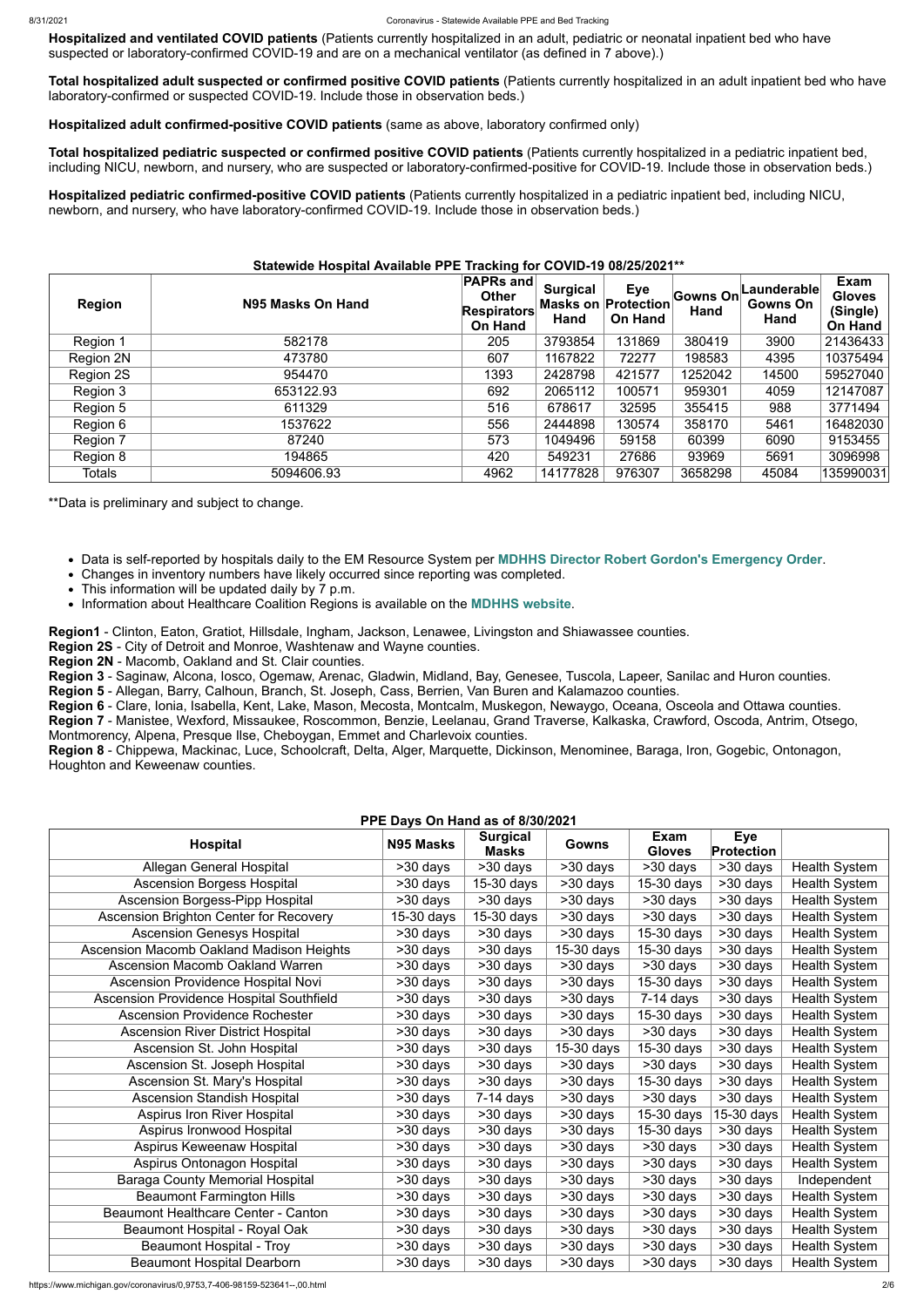| <b>Hospital</b>                                                              | N95 Masks                              | <b>Surgical</b><br><b>Masks</b>                    | Gowns                                   | Exam<br><b>Gloves</b>      | <b>Eye</b><br><b>Protection</b>     |                                              |
|------------------------------------------------------------------------------|----------------------------------------|----------------------------------------------------|-----------------------------------------|----------------------------|-------------------------------------|----------------------------------------------|
| <b>Beaumont Hospital Grosse Pointe</b>                                       | $\overline{>}30$ days                  | $>30$ days                                         | $>30$ days                              | $\overline{>}30$ days      | >30 days                            | <b>Health System</b>                         |
| <b>Beaumont Hospital Taylor</b>                                              | >30 days                               | >30 days                                           | >30 days                                | $\overline{>30}$ days      | $\overline{>30}$ days               | <b>Health System</b>                         |
| <b>Beaumont Hospital Trenton</b>                                             | >30 days                               | >30 days                                           | >30 days                                | >30 days                   | >30 days                            | <b>Health System</b>                         |
| <b>Beaumont Hospital Wayne</b>                                               | >30 days                               | >30 days                                           | >30 days                                | $>30$ days                 | >30 days                            | <b>Health System</b>                         |
| <b>Borgess Lee Memorial Hospital</b><br><b>Bronson Battle Creek</b>          | >30 days<br>15-30 days                 | >30 days<br>15-30 days                             | >30 days<br>>30 days                    | $7-14$ days<br>15-30 days  | >30 days<br>>30 days                | <b>Health System</b><br><b>Health System</b> |
| Bronson LakeView Hospital                                                    | >30 days                               | 15-30 days                                         | >30 days                                | 15-30 days                 | >30 days                            | <b>Health System</b>                         |
| <b>Bronson Methodist Hospital</b>                                            | 15-30 days                             | $7-14$ days                                        | 4-6 days                                | $\overline{7}$ -14 days    | >30 days                            | <b>Health System</b>                         |
| <b>Bronson South Haven</b>                                                   | >30 days                               | 15-30 days                                         | 15-30 days                              | 15-30 days                 | >30 days                            | <b>Health System</b>                         |
| Children's Hospital of Michigan                                              | 15-30 days                             | 15-30 days                                         | $7-14$ days                             | $7-14$ days                | 15-30 days                          | <b>Health System</b>                         |
| <b>Covenant Healthcare</b>                                                   | >30 days                               | >30 days                                           | >30 days                                | 4-6 days                   | >30 days                            | <b>Health System</b>                         |
| <b>Deckerville Community Hospital</b>                                        | $>30$ days                             | $>30$ days                                         | 15-30 days                              | >30 days                   | >30 days                            | Independent                                  |
| Detroit Receiving Hosp & Univ Health Ctr                                     | 15-30 days                             | 15-30 days                                         | $7-14$ days                             | 15-30 days                 | 15-30 days                          | <b>Health System</b>                         |
| Dickinson Memorial Health Care System                                        | >30 days                               | >30 days                                           | >30 days                                | >30 days                   | >30 days                            | Independent                                  |
| <b>Eaton Rapids Medical Center</b><br><b>Garden City Hospital</b>            | >30 days<br>$>30$ days                 | >30 days<br>>30 days                               | >30 days<br>>30 days                    | >30 days<br>15-30 days     | >30 days<br>>30 days                | Independent<br><b>Health System</b>          |
| Harbor Beach Community Hospital                                              | >30 days                               | >30 days                                           | >30 days                                | >30 days                   | >30 days                            | Independent                                  |
| Harper Univ/Hutzel Women's Hospitals                                         | 15-30 days                             | $\overline{7}$ -14 days                            | 15-30 days                              | 15-30 days                 | 15-30 days                          | <b>Health System</b>                         |
| Helen Newberry Joy Hospital                                                  | $7-14$ days                            | $\overline{7}$ -14 days                            | $7-14$ days                             | $7-14$ days                | $\overline{7}$ -14 days             | Independent                                  |
| Henry Ford West Bloomfield Hospital                                          | $>30$ days                             | $>30$ days                                         | $>30$ days                              | $>30$ days                 | $\overline{>30}$ days               | <b>Health System</b>                         |
| Henry Ford Allegiance Health                                                 | $\overline{>}30$ days                  | $\overline{>30}$ days                              | $\overline{>30}$ days                   | $\overline{>}30$ days      | $\overline{>30}$ days               | <b>Health System</b>                         |
| Henry Ford Health Center Brownstown                                          | >30 days                               | $15-30$ days                                       | $\overline{15-30}$ days                 | >30 days                   | $\overline{>30}$ days               | <b>Health System</b>                         |
| <b>Henry Ford Hospital</b>                                                   | 15-30 days                             | 15-30 days                                         | 15-30 days                              | 15-30 days                 | 15-30 days                          | <b>Health System</b>                         |
| Henry Ford Macomb Hospital                                                   | >30 days                               | $>30$ days                                         | $>30$ days                              | 15-30 days                 | $>30$ days                          | <b>Health System</b>                         |
| <b>Henry Ford Med Center Sterling Heights</b>                                | $1-3$ days                             | $1-3$ days                                         | $1-3$ days                              | 4-6 days                   | $1-3$ days                          | <b>Health System</b>                         |
| Henry Ford Medical Center - Fairlane<br>Henry Ford Medical Center- Cottage   | $\overline{7}$ -14 days<br>$7-14$ days | $\overline{7}$ -14 days<br>$\overline{7}$ -14 days | $\overline{7}$ -14 days<br>$7-14$ days  | $7-14$ days<br>$7-14$ days | $\overline{7}$ -14 days<br>4-6 days | <b>Health System</b><br><b>Health System</b> |
| Henry Ford Wyandotte Hospital                                                | $\overline{15}$ -30 days               | 15-30 days                                         | 15-30 days                              | 15-30 days                 | 15-30 days                          | <b>Health System</b>                         |
| <b>Hills and Dales General Hospital</b>                                      | $>30$ days                             | $\overline{>30}$ days                              | $>30$ days                              | $\overline{>}30$ days      | $>30$ days                          | Independent                                  |
| <b>Hillsdale Hospital</b>                                                    | >30 days                               | >30 days                                           | >30 days                                | $\overline{>30}$ days      | $\overline{>30}$ days               | Independent                                  |
| <b>Holland Community Hospital</b>                                            | >30 days                               | $\overline{>30}$ days                              | $>30$ days                              | >30 days                   | 15-30 days                          | Independent                                  |
| <b>Hurley Medical Center</b>                                                 | >30 days                               | >30 days                                           | >30 days                                | 15-30 days                 | $\overline{>30}$ days               | <b>Health System</b>                         |
| Huron Valley Sinai Hospital                                                  | 15-30 days                             | 15-30 days                                         | 15-30 days                              | 15-30 days                 | 15-30 days                          | <b>Health System</b>                         |
| Kalkaska Memorial Health Center                                              | >30 days                               | >30 days                                           | $>30$ days                              | >30 days                   | >30 days                            | Independent                                  |
| <b>Karmanos Cancer Center</b>                                                | $>30$ days                             | >30 days                                           | $>30$ days                              | $>30$ days                 | >30 days                            | <b>Health System</b>                         |
| Lake Huron Medical Center (was SJMPH)<br><b>Lakeland Hospital, Niles</b>     | 15-30 days<br>>30 days                 | 15-30 days<br>>30 days                             | 15-30 days<br>15-30 days                | 15-30 days<br>>30 days     | 15-30 days<br>15-30 days            | <b>Health System</b><br><b>Health System</b> |
| Lakeland Hospital, Watervliet                                                | >30 days                               | >30 days                                           | 15-30 days                              | >30 days                   | 15-30 days                          | <b>Health System</b>                         |
| Lakeland Medical Center. - St. Joseph                                        | >30 days                               | >30 days                                           | $>30$ days                              | >30 days                   | 15-30 days                          | <b>Health System</b>                         |
| <b>Mackinac Straits Hospital</b>                                             | >30 days                               | >30 days                                           | >30 days                                | >30 days                   | >30 days                            | Independent                                  |
| <b>Marlette Regional Hospital</b>                                            | >30 days                               | >30 days                                           | $>30$ days                              | >30 days                   | >30 days                            | Independent                                  |
| <b>McKenzie Memorial Hospital</b>                                            | >30 days                               | >30 days                                           | >30 days                                | >30 days                   | >30 days                            | Independent                                  |
| McLaren - Macomb                                                             | 15-30 days                             | 15-30 days                                         | 15-30 days                              | 4-6 days                   | 15-30 days                          | <b>Health System</b>                         |
| <b>McLaren Bay Region</b>                                                    | $7-14$ days                            | $7-14$ days                                        | $7-14$ days                             | 7-14 days                  | $7-14$ days                         | <b>Health System</b>                         |
| <b>McLaren Bay Special Care</b>                                              | >30 days                               | >30 days                                           | $>30$ days                              | 4-6 days                   | >30 days                            | <b>Health System</b>                         |
| <b>McLaren Caro Region</b><br>McLaren Central Michigan Hospital              | 15-30 days<br>>30 days                 | $15-30$ days<br>>30 days                           | 15-30 days<br>$>30$ days                | 15-30 days<br>>30 days     | 15-30 days<br>>30 days              | <b>Health System</b><br><b>Health System</b> |
| <b>McLaren Flint</b>                                                         | >30 days                               | 15-30 days                                         | $\overline{>30}$ days                   | >30 days                   | 15-30 days                          | <b>Health System</b>                         |
| <b>McLaren Greater Lansing</b>                                               | >30 days                               | >30 days                                           | $>30$ days                              | >30 days                   | >30 days                            | <b>Health System</b>                         |
| <b>McLaren Lapeer Region</b>                                                 | >30 days                               | >30 days                                           | $15-30$ days                            | 4-6 days                   | $\overline{15}$ -30 days            | <b>Health System</b>                         |
| McLaren Northern Michigan - Cheboygan                                        | $\overline{>30}$ days                  | >30 days                                           | $>30$ days                              | >30 days                   | $\overline{>30}$ days               | <b>Health System</b>                         |
| McLaren Northern Michigan - Petoskey                                         | >30 days                               | >30 days                                           | $\overline{>30}$ days                   | >30 days                   | >30 days                            | <b>Health System</b>                         |
| <b>McLaren Orthopedic Hospital</b>                                           | >30 days                               | >30 days                                           | $>30$ days                              | >30 days                   | >30 days                            | <b>Health System</b>                         |
| McLaren Port Huron Hospital                                                  | >30 days                               | $\overline{>30}$ days                              | $>30$ days                              | >30 days                   | $\overline{7-14}$ days              | <b>Health System</b>                         |
| <b>McLaren Thumb Region</b>                                                  | 15-30 days                             | 15-30 days                                         | 15-30 days                              | 15-30 days                 | 15-30 days                          | <b>Health System</b>                         |
| McLaren-Oakland Hospital<br><b>Memorial Healthcare</b>                       | $15-30$ days<br>$7-14$ days            | $\overline{7-14}$ days<br>$7-14$ days              | $\overline{15}$ -30 days<br>$7-14$ days | $15-30$ days<br>15-30 days | 15-30 days<br>$7-14$ days           | <b>Health System</b><br>Independent          |
| Mercy Health Hackley Campus                                                  | >30 days                               | $>30$ days                                         | >30 days                                | >30 days                   | >30 days                            | <b>Health System</b>                         |
| <b>Mercy Health Lakeshore Campus</b>                                         | >30 days                               | >30 days                                           | >30 days                                | >30 days                   | >30 days                            | <b>Health System</b>                         |
| <b>Mercy Health Mercy Campus</b>                                             | >30 days                               | >30 days                                           | $>30$ days                              | >30 days                   | $\overline{>30}$ days               | <b>Health System</b>                         |
| <b>Mercy Health Southwest Campus</b>                                         | >30 days                               | >30 days                                           | 15-30 days                              | >30 days                   | 15-30 days                          | <b>Health System</b>                         |
| Mercy Health St. Mary's Main Campus                                          | >30 days                               | >30 days                                           | 15-30 days                              | >30 days                   | >30 days                            | <b>Health System</b>                         |
| <b>Metro Health Hospital</b>                                                 | >30 days                               | >30 days                                           | >30 days                                | >30 days                   | >30 days                            | <b>Health System</b>                         |
| MidMichigan Medical Center - Alpena                                          | >30 days                               | >30 days                                           | >30 days                                | >30 days                   | >30 days                            | <b>Health System</b>                         |
| MidMichigan Medical Center - Clare                                           | 15-30 days                             | >30 days                                           | 15-30 days                              | >30 days                   | >30 days                            | <b>Health System</b>                         |
| MidMichigan Medical Center - Gladwin                                         | >30 days                               | >30 days                                           | >30 days                                | >30 days                   | >30 days                            | <b>Health System</b>                         |
| MidMichigan Medical Center - Gratiot<br>MidMichigan Medical Center - Midland | 15-30 days<br>15-30 days               | >30 days<br>>30 days                               | 15-30 days<br>>30 days                  | >30 days<br>>30 days       | >30 days<br>>30 days                | <b>Health System</b><br><b>Health System</b> |
| MidMichigan Medical Center - Mt Pleasant                                     | 15-30 days                             | >30 days                                           | 15-30 days                              | >30 days                   | >30 days                            | <b>Health System</b>                         |
| MidMichigan Medical Center - West Branch                                     | >30 days                               | >30 days                                           | >30 days                                | >30 days                   | >30 days                            | <b>Health System</b>                         |
| <b>Munising Memorial Hospital</b>                                            | >30 days                               | >30 days                                           | >30 days                                | >30 days                   | >30 days                            | Independent                                  |
| Munson Healthcare Cadillac Hospital                                          | >30 days                               | >30 days                                           | >30 days                                | >30 days                   | >30 days                            | <b>Health System</b>                         |
| Munson Healthcare Charlevoix Hospital                                        | >30 days                               | >30 days                                           | >30 days                                | >30 days                   | >30 days                            | <b>Health System</b>                         |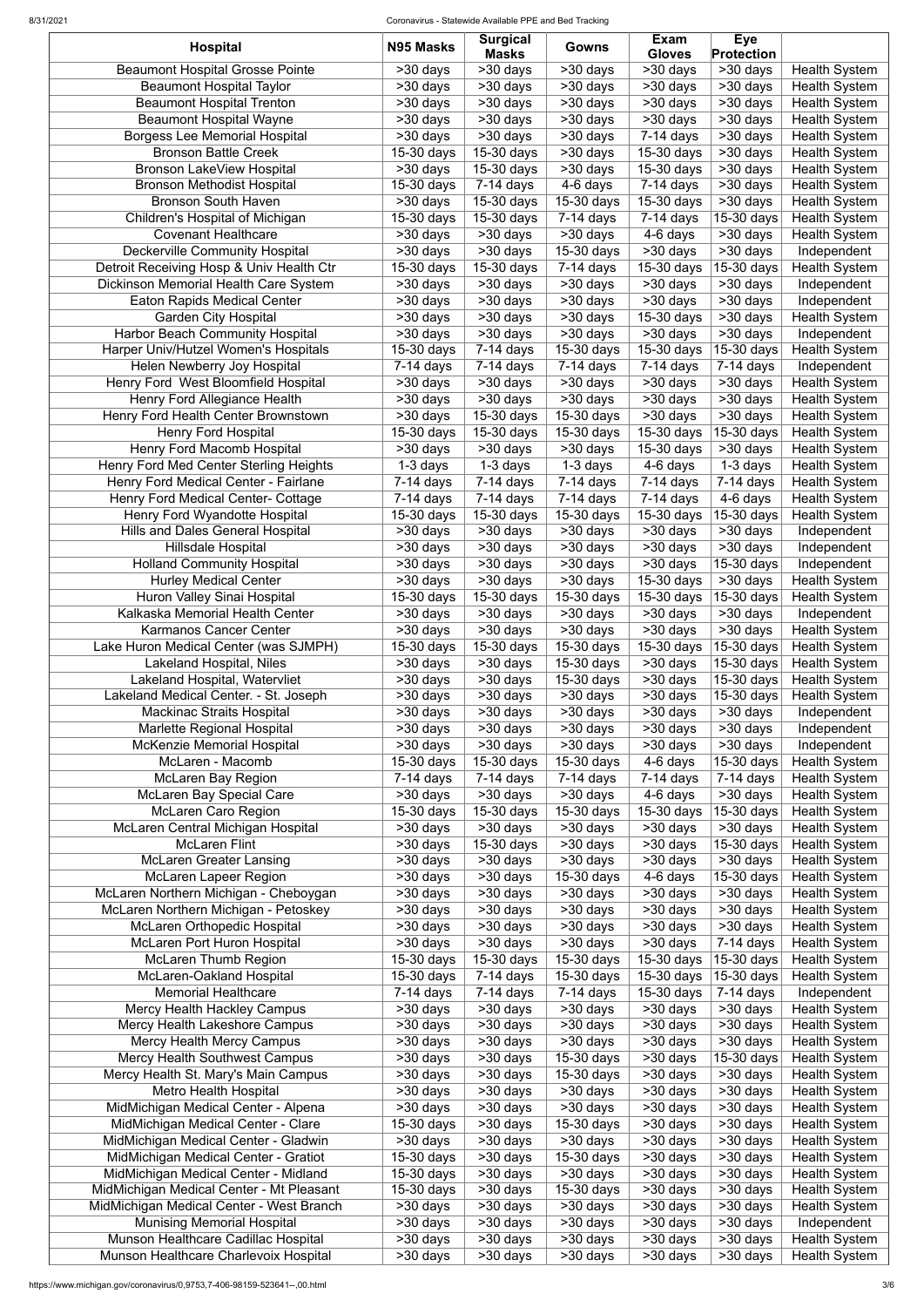| <b>Hospital</b>                                                        | N95 Masks                  | <b>Surgical</b>            | Gowns                   | <b>Exam</b>                            | <b>Eye</b>                                 |                                              |
|------------------------------------------------------------------------|----------------------------|----------------------------|-------------------------|----------------------------------------|--------------------------------------------|----------------------------------------------|
| Munson Healthcare Grayling Hospital                                    | >30 days                   | <b>Masks</b><br>>30 days   | $>30$ days              | <b>Gloves</b><br>$\overline{>}30$ days | <b>Protection</b><br>$\overline{>}30$ days | <b>Health System</b>                         |
| Munson Healthcare Manistee Hospital                                    | $>30$ days                 | >30 days                   | >30 days                | >30 days                               | $\overline{>30}$ days                      | <b>Health System</b>                         |
| <b>Munson Medical Center</b>                                           | >30 days                   | >30 days                   | >30 days                | >30 days                               | >30 days                                   | <b>Health System</b>                         |
| North Ottawa Community Hosp                                            | $>30$ days                 | >30 days                   | >30 days                | >30 days                               | >30 days                                   | Independent                                  |
|                                                                        | 15-30 days                 | 15-30 days                 | $7-14$ days             | 15-30 days                             | 15-30 days                                 |                                              |
| Oaklawn Hospital<br><b>OSF St. Francis Hospital</b>                    |                            | >30 days                   | >30 days                |                                        | >30 days                                   | Independent<br>Independent                   |
| <b>Otsego Memorial Hospital</b>                                        | >30 days                   |                            |                         | >30 days                               | $>30$ days                                 |                                              |
| Paul Oliver Memorial Hospital                                          | >30 days                   | >30 days<br>>30 days       | >30 days<br>>30 days    | >30 days<br>$>30$ days                 | >30 days                                   | <b>Health System</b>                         |
| <b>Pontiac General Hospital</b>                                        | >30 days                   | 15-30 days                 | >30 days                |                                        |                                            | <b>Health System</b>                         |
|                                                                        | >30 days                   | $7-14$ days                | $7-14$ days             | 15-30 days<br>$\overline{7}$ -14 days  | >30 days<br>$\overline{7}$ -14 days        | Independent<br><b>Health System</b>          |
| ProMedica Coldwater Regional Hospital<br>ProMedica CV Hickman Hospital | $7-14$ days                |                            | $7-14$ days             |                                        |                                            |                                              |
| Promedica Monroe Regional Hospital                                     | $7-14$ days<br>$7-14$ days | $7-14$ days<br>$7-14$ days | $7-14$ days             | $7-14$ days<br>$\overline{7}$ -14 days | $7-14$ days<br>$7-14$ days                 | <b>Health System</b><br><b>Health System</b> |
| <b>Scheurer Hospital</b>                                               | >30 days                   | >30 days                   | >30 days                | >30 days                               | >30 days                                   | Independent                                  |
| <b>Schoolcraft Memorial Hospital</b>                                   | $>30$ days                 | >30 days                   | >30 days                | $>30$ days                             | >30 days                                   | Independent                                  |
| <b>Sheridan Community Hospital</b>                                     | >30 days                   | $7-14$ days                | 15-30 days              | $7-14$ days                            | $7-14$ days                                | Independent                                  |
| Sinai-Grace Hospital                                                   | >30 days                   | $\overline{4}$ -6 days     | 15-30 days              | $\overline{>30}$ days                  | >30 days                                   | <b>Health System</b>                         |
| <b>Sparrow Carson City Hospital</b>                                    | >30 days                   | 15-30 days                 | $7-14$ days             | 15-30 days                             | >30 days                                   | <b>Health System</b>                         |
| <b>Sparrow Clinton Hospital</b>                                        | 15-30 days                 | 15-30 days                 | $7-14$ days             | $15-30$ days                           | >30 days                                   | <b>Health System</b>                         |
| <b>Sparrow Eaton</b>                                                   | >30 days                   | 15-30 days                 | 4-6 days                | >30 days                               | $>30$ days                                 | <b>Health System</b>                         |
| <b>Sparrow Hospital</b>                                                | >30 days                   | >30 days                   | >30 days                | $\overline{>30}$ days                  | >30 days                                   | <b>Health System</b>                         |
| Sparrow Ionia Hospital                                                 | $7-14$ days                | $15-30$ days               | $\overline{7}$ -14 days | 15-30 days                             | $\overline{>30}$ days                      | <b>Health System</b>                         |
| <b>Sparrow Specialty Hospital</b>                                      | >30 days                   | >30 days                   | >30 days                | $\overline{>30}$ days                  | >30 days                                   | <b>Health System</b>                         |
| Spectrum Health - Big Rapids Hospital                                  |                            | >30 days                   | >30 days                | >30 days                               | >30 days                                   | <b>Health System</b>                         |
| Spectrum Health - Blodgett Hospital                                    | >30 days<br>>30 days       | >30 days                   | >30 days                | $\overline{>30}$ days                  | >30 days                                   | <b>Health System</b>                         |
| Spectrum Health - Butterworth Hospital                                 | >30 days                   | $\overline{>30}$ days      | $\overline{>30}$ days   | $>30$ days                             | $>30$ days                                 | <b>Health System</b>                         |
| Spectrum Health - Ludington Hospital                                   | >30 days                   | >30 days                   | $>30$ days              | $\overline{>30}$ days                  | >30 days                                   | <b>Health System</b>                         |
| Spectrum Health - Pennock Hospital                                     | >30 days                   | >30 days                   | >30 days                | >30 days                               | >30 days                                   | <b>Health System</b>                         |
| Spectrum Health - Reed City Hospital                                   | >30 days                   | $\overline{>30}$ days      | >30 days                | >30 days                               | >30 days                                   | <b>Health System</b>                         |
| Spectrum Health Gerber Memorial                                        | >30 days                   | >30 days                   | $>30$ days              | >30 days                               | $>30$ days                                 | <b>Health System</b>                         |
| Spectrum Health Kelsey Hospital                                        | $\overline{>30}$ days      | >30 days                   | >30 days                | $\overline{>30}$ days                  | >30 days                                   | <b>Health System</b>                         |
| <b>Spectrum Health United Hospital</b>                                 | >30 days                   | >30 days                   | $\overline{>30}$ days   | >30 days                               | >30 days                                   | <b>Health System</b>                         |
| Spectrum Health Zeeland Hospital                                       | >30 days                   | >30 days                   | $>30$ days              | $\overline{>30}$ days                  | $>30$ days                                 | <b>Health System</b>                         |
| Spectrum Helen DeVos Children's Hospital                               | >30 days                   | >30 days                   | >30 days                | >30 days                               | >30 days                                   | <b>Health System</b>                         |
| St. Joseph Mercy Brighton                                              | $>30$ days                 | >30 days                   | >30 days                | >30 days                               | >30 days                                   | <b>Health System</b>                         |
| St. Joseph Mercy Chelsea                                               | >30 days                   | >30 days                   | >30 days                | >30 days                               | >30 days                                   | <b>Health System</b>                         |
| St. Joseph Mercy Hospital                                              | >30 days                   | >30 days                   | $1-3$ days              | $7-14$ days                            | >30 days                                   | <b>Health System</b>                         |
| St. Joseph Mercy Livingston Hospital                                   | >30 days                   | >30 days                   | >30 days                | >30 days                               | >30 days                                   | <b>Health System</b>                         |
| St. Joseph Mercy Oakland                                               | >30 days                   | >30 days                   | >30 days                | >30 days                               | >30 days                                   | <b>Health System</b>                         |
| St. Mary Mercy Hospital                                                | >30 days                   | 15-30 days                 | 15-30 days              | >30 days                               | 15-30 days                                 | <b>Health System</b>                         |
| St.John Medical Center - Macomb Township                               | 4-6 days                   | $7-14$ days                | $7-14$ days             | $7-14$ days                            | $7-14$ days                                | <b>Health System</b>                         |
| <b>Straith Hospital</b>                                                | >30 days                   | $>30$ days                 | >30 days                | >30 days                               | >30 days                                   | Independent                                  |
| <b>Sturgis Hospital</b>                                                | >30 days                   | >30 days                   | >30 days                | >30 days                               | >30 days                                   | Independent                                  |
| Three Rivers Health                                                    | >30 days                   | >30 days                   | >30 days                | >30 days                               | $>30$ days                                 | Independent                                  |
| University of MI Hospitals & Health Ctr                                | >30 days                   | >30 days                   | >30 days                | >30 days                               | >30 days                                   | <b>Health System</b>                         |
| UP Health System - Marquette                                           | >30 days                   | >30 days                   | >30 days                | 15-30 days                             | >30 days                                   | <b>Health System</b>                         |
| UP Health System - Portage                                             | >30 days                   | >30 days                   | >30 days                | >30 days                               | $\overline{>30}$ days                      | <b>Health System</b>                         |
| <b>UP Health System-Bell</b>                                           | >30 days                   | >30 days                   | >30 days                | >30 days                               | >30 days                                   | <b>Health System</b>                         |
|                                                                        |                            |                            |                         |                                        | >30 days                                   |                                              |
| <b>War Memorial Hospital</b>                                           | >30 days                   | >30 days                   | >30 days                | >30 days                               |                                            | Independent                                  |

| Patient Census as of 8/30/2021    |                                    |                                    |                                |
|-----------------------------------|------------------------------------|------------------------------------|--------------------------------|
| <b>Hospital</b>                   | <b>COVID-19</b><br><b>Patients</b> | COVID-19<br><b>Patients in ICU</b> | <b>Bed</b><br><b>Occupancy</b> |
| Allegan General Hospital          |                                    |                                    | 16%                            |
| <b>Ascension Borgess Hospital</b> | 15                                 |                                    | 69%                            |

| <b>Ascension Borgess-Pipp Hospital</b>          | $\overline{0}$ | $\overline{0}$ | 53% |
|-------------------------------------------------|----------------|----------------|-----|
| <b>Ascension Genesys Hospital</b>               | 34             | 11             | 92% |
| <b>Ascension Macomb Oakland Madison Heights</b> | 5              | 3              | 37% |
| <b>Ascension Macomb Oakland Warren</b>          | 9              | 3              | 80% |
| Ascension Providence Hospital Novi              | 23             | 12             | 97% |
| <b>Ascension Providence Hospital Southfield</b> | 15             | 10             | 98% |
| <b>Ascension Providence Rochester</b>           | 5              | $\Omega$       | 45% |
| <b>Ascension River District Hospital</b>        | 0              | $\overline{0}$ | 27% |
| Ascension St. John Hospital                     | 16             | 4              | 70% |
| Ascension St. Joseph Hospital                   |                |                | 46% |
| Ascension St. Mary's Hospital                   | 13             | $\overline{0}$ | 93% |
| <b>Ascension Standish Hospital</b>              | 3              | 3              | 56% |
| <b>Aspirus Iron River Hospital</b>              |                | $\overline{0}$ | 26% |
| Aspirus Ironwood Hospital                       | $\Omega$       | $\overline{0}$ | 22% |
| Aspirus Keweenaw Hospital                       | $\overline{2}$ | 2              | 39% |
| Aspirus Ontonagon Hospital                      | $\overline{0}$ | $\overline{0}$ | 40% |
| <b>Baraga County Memorial Hospital</b>          |                | 0              | 80% |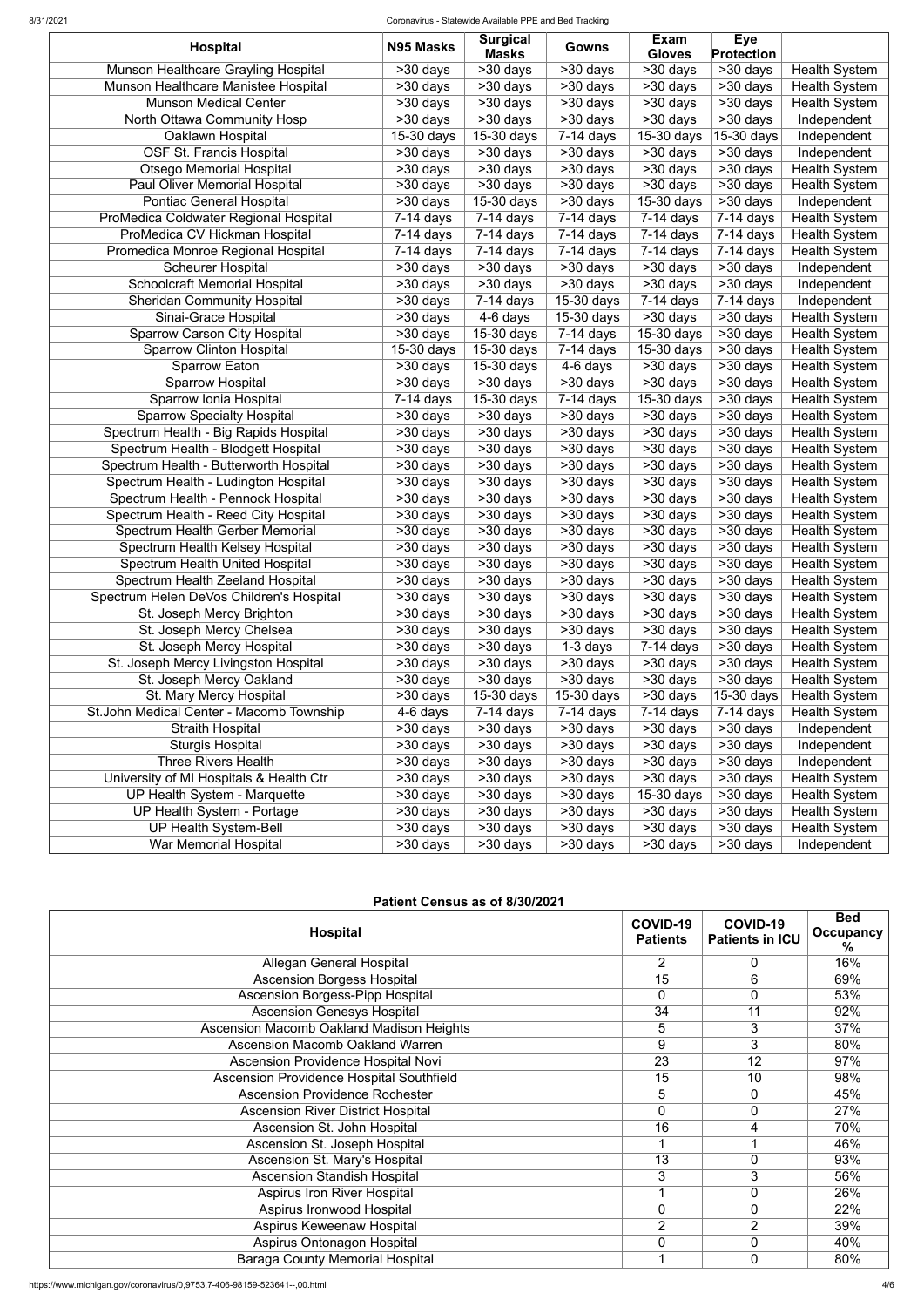|                                                                      | COVID-19        | COVID-19               | <b>Bed</b>       |
|----------------------------------------------------------------------|-----------------|------------------------|------------------|
| <b>Hospital</b>                                                      | <b>Patients</b> | <b>Patients in ICU</b> | <b>Occupancy</b> |
|                                                                      |                 |                        | ℅                |
| <b>Beaumont Farmington Hills</b>                                     | 19              | 1                      | 84%              |
| Beaumont Hospital - Royal Oak                                        | 60              | 8                      | 81%              |
| <b>Beaumont Hospital - Troy</b><br><b>Beaumont Hospital Dearborn</b> | 49<br>32        | 3                      | 89%<br>87%       |
| <b>Beaumont Hospital Grosse Pointe</b>                               | 12              | 4<br>2                 | 64%              |
| <b>Beaumont Hospital Taylor</b>                                      | 9               | 4                      | 70%              |
|                                                                      | 14              |                        |                  |
| <b>Beaumont Hospital Trenton</b>                                     |                 | 5                      | 76%              |
| <b>Beaumont Hospital Wayne</b>                                       | 14              | 2                      | 86%              |
| <b>Borgess Lee Memorial Hospital</b><br><b>Bronson Battle Creek</b>  | $\mathbf 1$     | 0                      | 33%              |
|                                                                      | 12              | 5                      | 83%              |
| <b>Bronson LakeView Hospital</b>                                     | 1               | 0                      | 31%              |
| <b>Bronson Methodist Hospital</b><br><b>Bronson South Haven</b>      | 40              | 9                      | 73%              |
|                                                                      | 0               | $\mathbf 0$            | 75%              |
| Children's Hospital of Michigan                                      | 3               | $\overline{0}$         | 79%              |
| <b>Covenant Healthcare</b>                                           | 38              | 8                      | 91%              |
| <b>Deckerville Community Hospital</b>                                | $\mathbf 0$     | 0                      | $0\%$            |
| Detroit Receiving Hosp & Univ Health Ctr                             | 13              | 8                      | 99%              |
| Dickinson Memorial Health Care System                                | $\mathbf{1}$    | 1                      | 37%              |
| <b>Eaton Rapids Medical Center</b>                                   | 0               | 0                      | 10%              |
| <b>Garden City Hospital</b>                                          | 8               | $\mathbf 0$            | 67%              |
| <b>Harbor Beach Community Hospital</b>                               | $\mathbf 0$     | $\mathbf 0$            | 7%               |
| Harper Univ/Hutzel Women's Hospitals                                 | 8               | 5                      | 92%              |
| Helen Newberry Joy Hospital                                          | $\overline{0}$  | $\mathbf 0$            | 12%              |
| <b>Henry Ford Allegiance Health</b>                                  | $\overline{26}$ | 9                      | 86%              |
| <b>Henry Ford Hospital</b>                                           | 43              | $\overline{26}$        | 84%              |
| <b>Henry Ford Macomb Hospital</b>                                    | 38              | 10                     | 86%              |
| <b>Henry Ford West Bloomfield Hospital</b>                           | 21              | $\mathbf 0$            | 88%              |
| Henry Ford Wyandotte Hospital                                        | 19              | 2                      | 76%              |
| <b>Hills and Dales General Hospital</b>                              | 0               | $\overline{0}$         | 36%              |
| <b>Hillsdale Hospital</b>                                            | $\overline{2}$  | 0                      | 45%              |
| <b>Holland Community Hospital</b>                                    | 10              | $\mathbf 1$            | 70%              |
| <b>Hurley Medical Center</b>                                         | 16              | 4                      | 98%              |
| Huron Valley Sinai Hospital                                          | 13              | $\overline{7}$         | 56%              |
| Kalkaska Memorial Health Center                                      | 0               | 0                      | 25%              |
| Karmanos Cancer Center                                               | $\mathbf 0$     | $\mathbf 0$            | 80%              |
| Lake Huron Medical Center (was SJMPH)                                | 1               | 1                      | 84%              |
| Lakeland Hospital, Niles                                             | 0               | 0                      | 76%              |
| Lakeland Hospital, Watervliet                                        | $\overline{0}$  | 0                      | 71%              |
| Lakeland Medical Center. - St. Joseph                                | 20              | 5                      | 80%              |
| <b>Mackinac Straits Hospital</b>                                     | 3               | $\mathbf 0$            | 40%              |
| Marlette Regional Hospital                                           | 1               | 0                      | 40%              |
| McKenzie Memorial Hospital                                           | $\overline{0}$  | 0                      | 4%               |
| McLaren - Macomb                                                     | 16              | 2                      | 90%              |
| <b>McLaren Bay Region</b>                                            | 8               | 3                      | 72%              |
| <b>McLaren Bay Special Care</b>                                      | $\mathbf 0$     | $\mathbf 0$            | 42%              |
| <b>McLaren Caro Region</b>                                           | $\mathbf 0$     | 0                      | $0\%$            |
| McLaren Central Michigan Hospital                                    | $\overline{2}$  | 0                      | 45%              |
| <b>McLaren Flint</b>                                                 | $\overline{19}$ | 9                      | 89%              |
| <b>McLaren Greater Lansing</b>                                       | 21              | 2                      | 96%              |
| <b>McLaren Lapeer Region</b>                                         | 9               | 3                      | 58%              |
| McLaren Northern Michigan - Petoskey                                 | 9               | $\overline{2}$         | 49%              |
| <b>McLaren Orthopedic Hospital</b>                                   | $\mathbf 0$     | 0                      | 63%              |
| <b>McLaren Port Huron Hospital</b>                                   | 6               | 0                      | 73%              |
| <b>McLaren Thumb Region</b>                                          | $\mathbf 0$     | 0                      | 16%              |
| McLaren-Oakland Hospital                                             | $\overline{7}$  | 4                      | 70%              |
| <b>Memorial Healthcare</b>                                           | 9               | 3                      | 58%              |
| Mercy Health Hackley Campus                                          | $\mathbf 0$     | 0                      | $0\%$            |
| Mercy Health Lakeshore Campus                                        | $\mathbf 0$     | 0                      | 40%              |
| <b>Mercy Health Mercy Campus</b>                                     | 18              | 3                      | 79%              |
| Mercy Health St. Mary's Main Campus                                  | $\overline{13}$ | 5                      | 69%              |
| <b>Metro Health Hospital</b>                                         | 16              | 5                      | 79%              |
| MidMichigan Medical Center - Alpena                                  | $\overline{2}$  |                        | 34%              |
| MidMichigan Medical Center - Clare                                   | 3               | 0                      | 27%              |
| MidMichigan Medical Center - Gladwin                                 | 0               | $\mathbf 0$            | 32%              |
| MidMichigan Medical Center - Gratiot                                 | 3               | 0                      | 64%              |
| MidMichigan Medical Center - Midland                                 | 18              | $\overline{2}$         | 81%              |
| MidMichigan Medical Center - West Branch                             | 3               | 0                      | 29%              |
| <b>Munising Memorial Hospital</b>                                    | 0               | $\mathbf 0$            | 45%              |
| Munson Healthcare Cadillac Hospital                                  | 5               | 5                      | 59%              |
| Munson Healthcare Charlevoix Hospital                                | 3               | $\mathbf 0$            | 64%              |
| Munson Healthcare Grayling Hospital                                  | 8               |                        | 51%              |
| Munson Healthcare Manistee Hospital                                  | $\overline{2}$  | 0                      | 31%              |